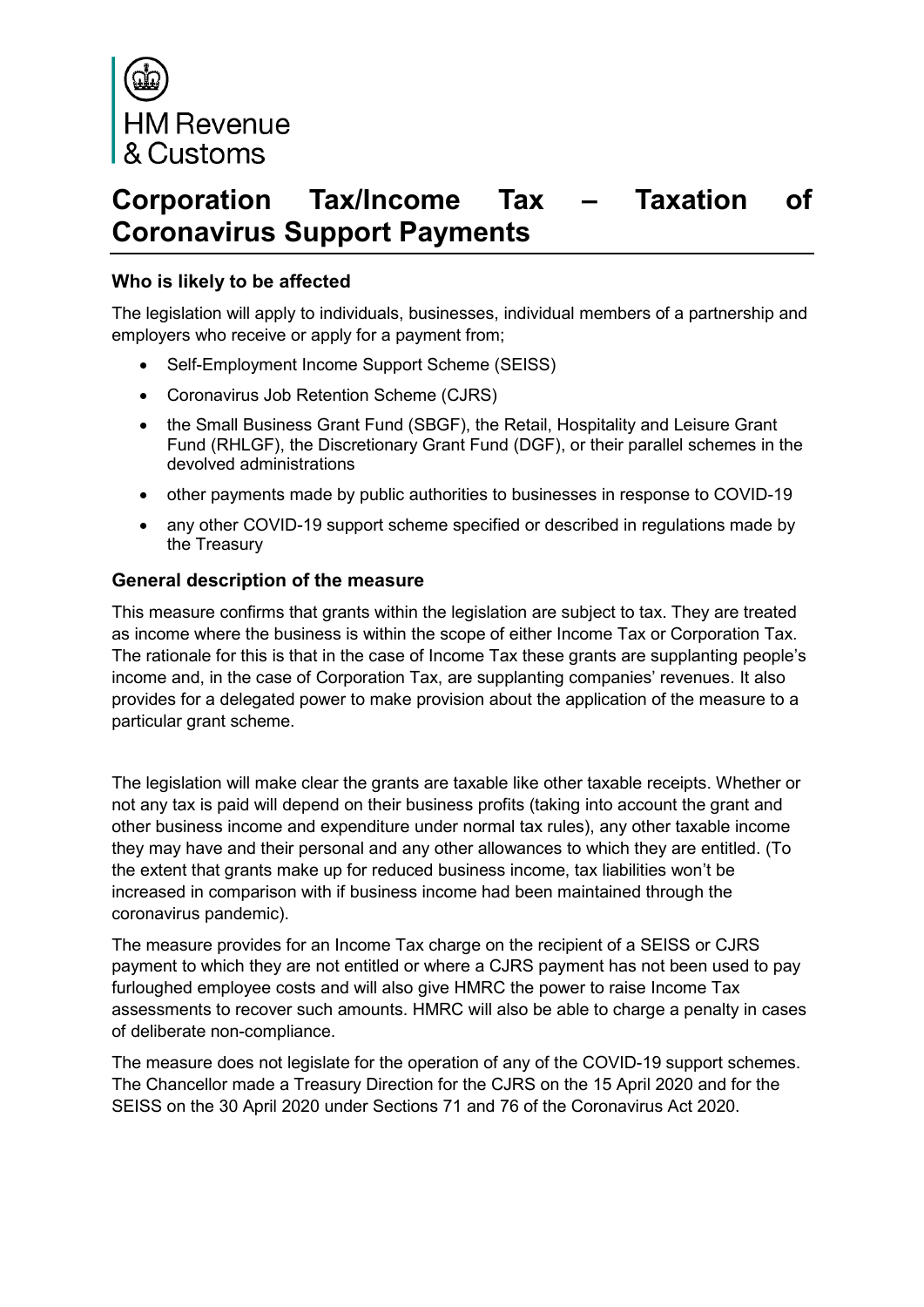This tax information and impact note only relates to the impacts of the measures the government intends to legislate for within the Finance Bill 2020. The fiscal impacts of the government's COVID-19 support schemes will be assessed through the Office for Budget Responsibility process at the next fiscal event.

### **Policy objective**

In response to COVID-19, the government has set up several schemes to support businesses and individuals, with the aim of minimising the economic impact of the pandemic. These include the CJRS, SEISS, SBGF, RHLGF and DGF schemes. The government has provided the devolved administrations with funding under the Barnett formula which they have used for the provision of schemes similar to SBGF, RHLGF and DGF to support businesses in Scotland, Wales and Northern Ireland.

The measure provides certainty on the tax treatment of the COVID-19 support schemes and provides HMRC with a means to recover overpaid SEISS and CJRS grants and, in cases of deliberate non-compliance, impose a penalty for those claiming a grant to which they are not entitled under the SEISS or CJRS.

#### **Background to the measure**

The CJRS was announced by the Chancellor on 20 March 2020 and the SEISS was announced on 26 March 2020.

The SBGF was first announced by the Chancellor at Budget on 11 March 2020.

The RHLGF was announced by the Chancellor on 17 March 2020.

The DGF was announced by the Chancellor on 1 May 2020.

The devolved administrations received funding as a consequence of the SBGF, RHLGF and DGF under the Barnett formula. The devolved administrations have accordingly announced further COVID-19 support payments schemes in Scotland, Wales and Northern Ireland.

It has not been possible to consult earlier on this measure because of the need to prioritise delivery of the schemes, and to start making payments to eligible individuals, businesses and employers at the earliest opportunity.

From the outset payments under the SEISS<sup>[1](#page-1-0)</sup>, CJRS<sup>2</sup> and DGF<sup>[3](#page-1-2)</sup> were stated to be taxable in published guidance. FAQs issued to Local Authorities on the implementation of the SBGF and RHLGF were clear on the tax treatment of these schemes and formal guidance was updated to confirm this on 24 April 2020<sup>4</sup>. There is also Gov.uk guidance on the taxability of grants<sup>5</sup>.

<span id="page-1-0"></span> <sup>1</sup> [https://www.gov.uk/guidance/claim-a-grant-through-the-coronavirus-covid-19-self-employment-income-support](https://www.gov.uk/guidance/claim-a-grant-through-the-coronavirus-covid-19-self-employment-income-support-scheme)[scheme](https://www.gov.uk/guidance/claim-a-grant-through-the-coronavirus-covid-19-self-employment-income-support-scheme)

<span id="page-1-1"></span><sup>2</sup> <https://www.gov.uk/guidance/claim-for-wages-through-the-coronavirus-job-retention-scheme>

<span id="page-1-2"></span><sup>3</sup> <https://www.gov.uk/government/publications/coronavirus-covid-19-guidance-on-business-support-grant-funding>  $4 \overline{ibid}$  $4 \overline{ibid}$  $4 \overline{ibid}$ 

<sup>5</sup> <https://www.gov.uk/hmrc-internal-manuals/business-income-manual/bim40455> and https://www.gov.uk/hmrcinternal-manuals/business-income-manual/bim40451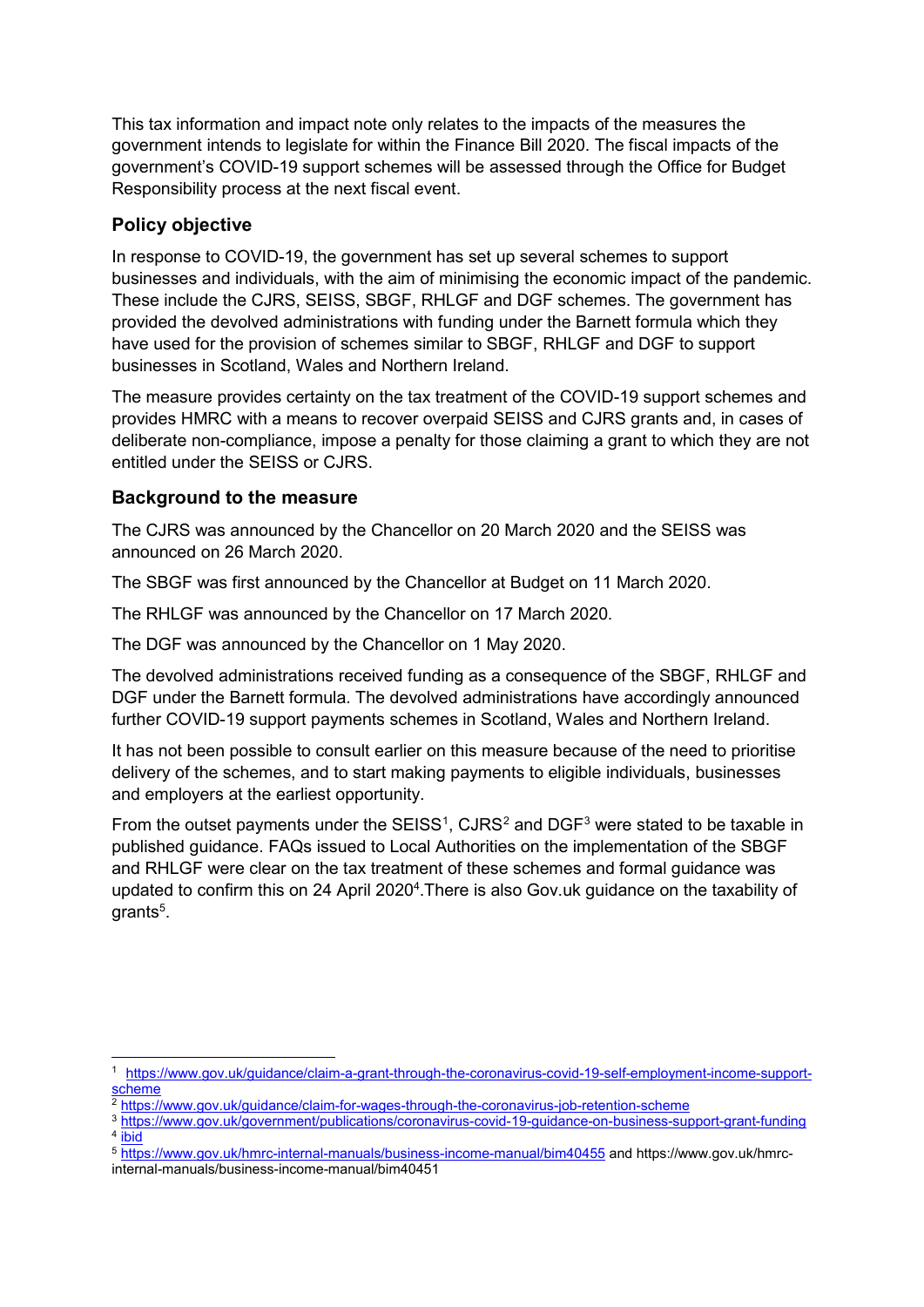## **Detailed proposal**

## **Operative date**

The measure will have effect from Royal Assent of the Finance Bill 2020 and will apply to all payments made under COVID-19 support schemes defined in the measure regardless of when paid.

## **Current law**

Current law on the taxation of receipts for affected businesses, for Income Tax assessments and for HMRC's information and inspection powers is in the following legislation.

The rules for notifying liability to Income Tax are in Part II of Taxes Management Act 1970 (TMA 1970).

The rules for claims, appeals, payment, collection and recovery of Income Tax assessments are in Parts IV to VI of TMA 1970.

The Income Tax rules for trading income are in Part 2 of Income Tax (Trading and Other Income) Act 2005 (ITTOIA 2005).

The Income Tax rules for property income are in Part 3 of ITTOIA 2005.

The rules for calculating Income Tax liability are in Part 2 of Income Tax Act 2007 (ITA 2007).

HMRC's information and inspection powers are in Schedule 36 of Finance Act 2008 (FA 2008).

HMRC's power to charge a penalty for a failure to notify is in Schedule 41 of FA 2008.

The rules for calculating Corporation Tax liability are in Part 2 of Corporation Tax Act 2009 (CTA 2009).

The Corporate Tax rules for trading income are in Part 3 of CTA 2009.

The Corporate Tax rules for property income are in Part 4 of CTA 2009.

## **Proposed revisions**

Legislation is included in Finance Bill 2020 that:

- defines a coronavirus support payment
- confirms that a COVID-19 support scheme payment received by a business, or an individual member of a partnership, is within the scope of tax. It is of a revenue nature for the purposes of calculating either Income Tax or Corporation Tax. Business includes a trade, UK or overseas property business or investment business
- provides for specific schemes to be added or excluded, and for changes about the application of this legislation to particular schemes to be made, through regulations made by the Treasury
- ensures HMRC can use its information and inspection powers to check a SEISS or CJRS claim has not been overpaid and that a CJRS payment has been used to pay furloughed employee costs
- gives HMRC powers to raise an Income Tax assessment on anyone who has received a SEISS or CJRS payment to which they are not entitled, or anyone who has not used a CJRS payment to pay furloughed employee costs. The assessment is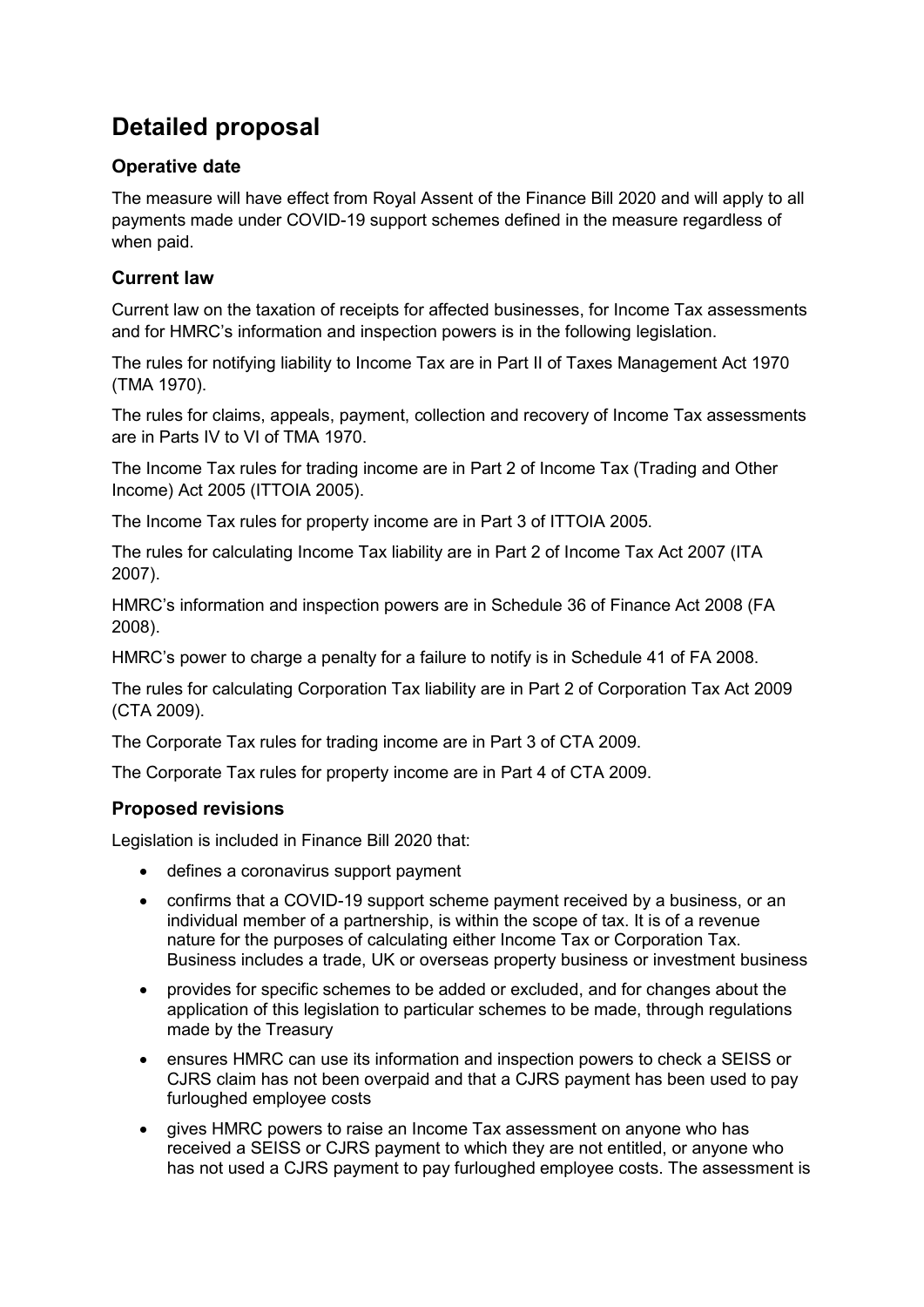equal to the amount to which they are not entitled, or they have not used to pay furloughed employee costs

- ensures the TMA 1970 provisions apply to the assessment
- gives HMRC powers to charge a penalty where a person deliberately makes an incorrect claim for a SEISS or CJRS payment. It also gives HMRC powers to charge a penalty where a person who has claimed a CJRS payment deliberately does not use it for the costs it was intended to reimburse. The penalty will only apply if the person fails to notify HMRC about the situation within 90 days, or 90 days after the Finance Bill receives Royal Assent if it arose before that
- gives HMRC powers to make a company officer jointly and severally liable for the Income Tax charge raised in relation to any CJRS payment to which the company was not entitled or any CJRS payment which was never intended to be used to pay furloughed employee costs in certain circumstances. Those circumstances are where the officer is culpable for making a deliberate CJRS claim to which the company was not entitled. These powers apply where HMRC can meet certain tests showing there is a serious risk that the company will be unable pay the Income Tax assessment

#### **Summary of impacts**

#### **Exchequer impact (£m)**

| 2020 to 2021 | 2021 to 2022   2022 to 2023   2023 to 2024   2024 to 2025   2025 to 2026 |  |  |
|--------------|--------------------------------------------------------------------------|--|--|
|              |                                                                          |  |  |

This measure supports the Exchequer in its commitment to protect revenue. The Office for Budget Responsibility will include the impact of this measure in its forecast at the next fiscal event.

#### **Economic impact**

This measure is not expected to have any significant macroeconomic impacts.

#### **Impact on individuals, households and families**

HMRC calculate that up to 3.4m individuals are potentially eligible for SEISS. The measure will also have an impact on self-employed individuals receiving business support grants. There is not expected to be an impact on family formation, stability or breakdown as selfemployed individuals will be taxed on these receipts in the same way as their other selfemployment income is taxed.

Customer experience is expected to improve given that this measure clarifies and provides certainty on its tax treatment to these individuals.

#### **Equalities impacts**

This measure will have impacts on anyone who falls within the scope of the COVID-19 Support Schemes. Those affected are anticipated to be represented, proportionately, in each of the groups sharing protected characteristics.